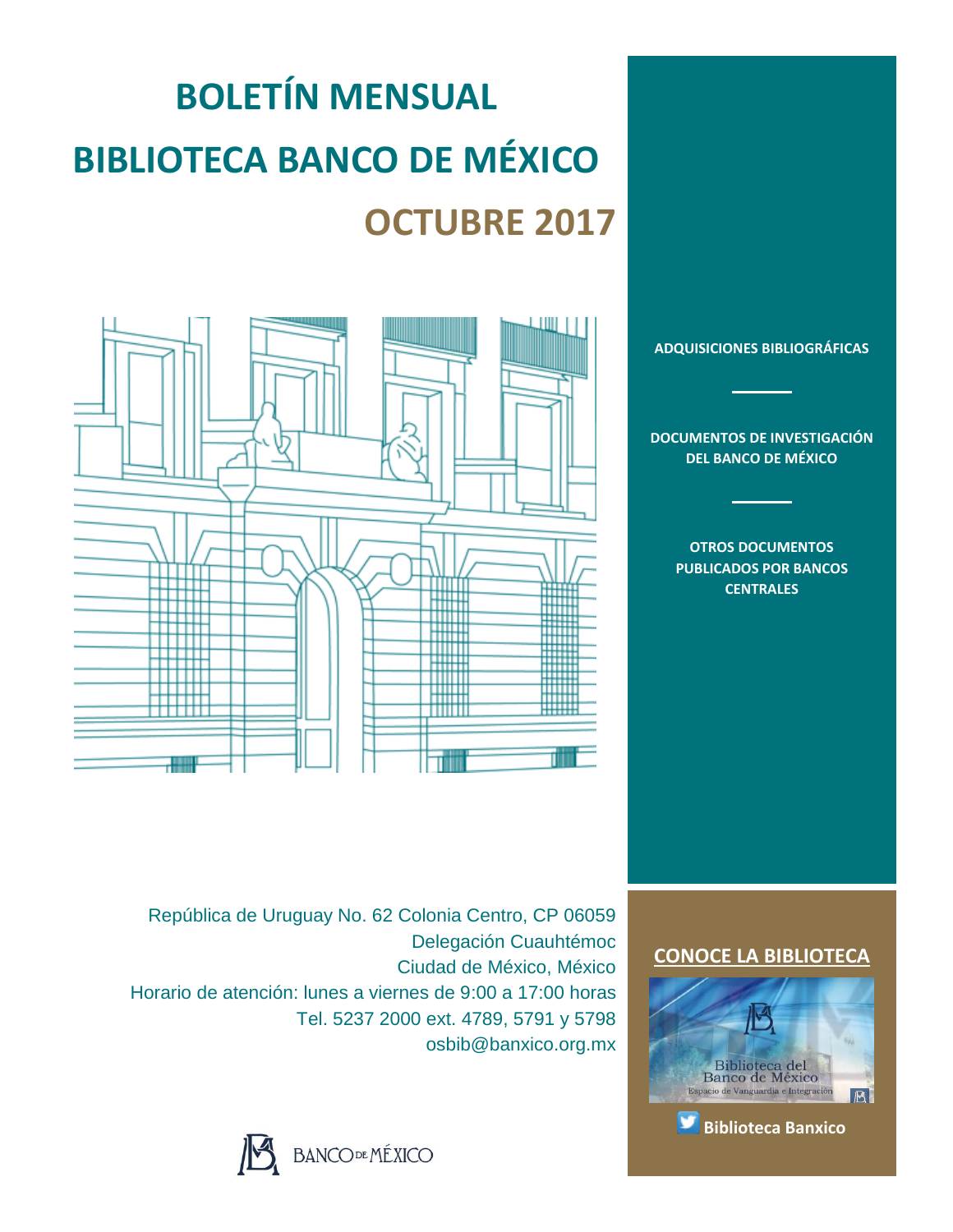<span id="page-1-0"></span>

| ADQUISICIONES BIBLIOGRÁFICAS             |                                                        |                                                                               |
|------------------------------------------|--------------------------------------------------------|-------------------------------------------------------------------------------|
| <b>ECONOMÍA Y FINANZAS</b>               |                                                        |                                                                               |
| A handbook of primary commodities        | Modern economic regulation : an                        |                                                                               |
| in the global economy                    | introduction to theory and practice                    |                                                                               |
| 2017                                     | 2015                                                   |                                                                               |
| Radetzki, Marian                         | Decker, Christopher                                    |                                                                               |
|                                          |                                                        |                                                                               |
| Shadow banking : the rise, risks, and    | <b>Mastering bitcoin</b>                               |                                                                               |
| rewards of non-bank financial            | 2015<br>Antonopoulos, Andreas M.                       |                                                                               |
| services                                 |                                                        |                                                                               |
| 2016                                     |                                                        |                                                                               |
| Girasa, Roy J.                           |                                                        |                                                                               |
| The political economy of European        | Central banking for emerging market                    | <b>ADQUISICIONES BIBLIOGRÁFICAS</b>                                           |
| banking union                            | economies : a relook in the context of                 |                                                                               |
| 2016                                     | the global financial crises                            |                                                                               |
| Howarth, David J.                        | 2014                                                   |                                                                               |
|                                          | Vasudevan, Asuri                                       | <b>DOCUMENTOS DE INVESTIGACIÓN</b><br><b>DEL BANCO DE MÉXICO</b>              |
| Applied investment theory: how           | Financial inclusión                                    |                                                                               |
| markets and investors behave, and        | 2009                                                   |                                                                               |
| why                                      | Kochhar, Sameer                                        |                                                                               |
| 2016                                     |                                                        | <b>OTROS DOCUMENTOS</b>                                                       |
| Coleman, Les<br><b>DERECHO</b>           |                                                        | <b>PUBLICADOS POR BANCOS</b>                                                  |
| Usury laws : a legal and economic        |                                                        | <b>CENTRALES</b>                                                              |
| evaluation of interest rate restrictions |                                                        |                                                                               |
| in the European Union                    |                                                        |                                                                               |
| 2012                                     |                                                        |                                                                               |
| Reifner, Udo                             |                                                        |                                                                               |
| POLÍTICA Y POLÍTICAS PÚBLICAS            |                                                        |                                                                               |
| Patrons, clients, and policies :         | Regulating new forms of                                |                                                                               |
| patterns of democratic                   | employment : local experiments                         |                                                                               |
| accountability and political             | and social innovation in Europe                        |                                                                               |
| competition                              | 2006                                                   |                                                                               |
| 2007                                     | Regalia, Ida                                           |                                                                               |
| Kitschelt, Herbert                       |                                                        |                                                                               |
| PRESENTACIONES PROFESIONALES             |                                                        |                                                                               |
| Better presentations : a guide for       |                                                        |                                                                               |
| scholars, researchers, and wonks         |                                                        | <b>CONOCE LA BIBLIOTECA</b>                                                   |
| 2017                                     |                                                        |                                                                               |
| Schwabish, Jonathan A.                   | <b>CONSULTA EL CATÁLOGO DE LA</b><br><b>BIBLIOTECA</b> | Biblioteca del<br>Banco de México<br>Espacio de Vanguardia e Integración<br>B |
|                                          |                                                        | <b>Biblioteca Banxico</b>                                                     |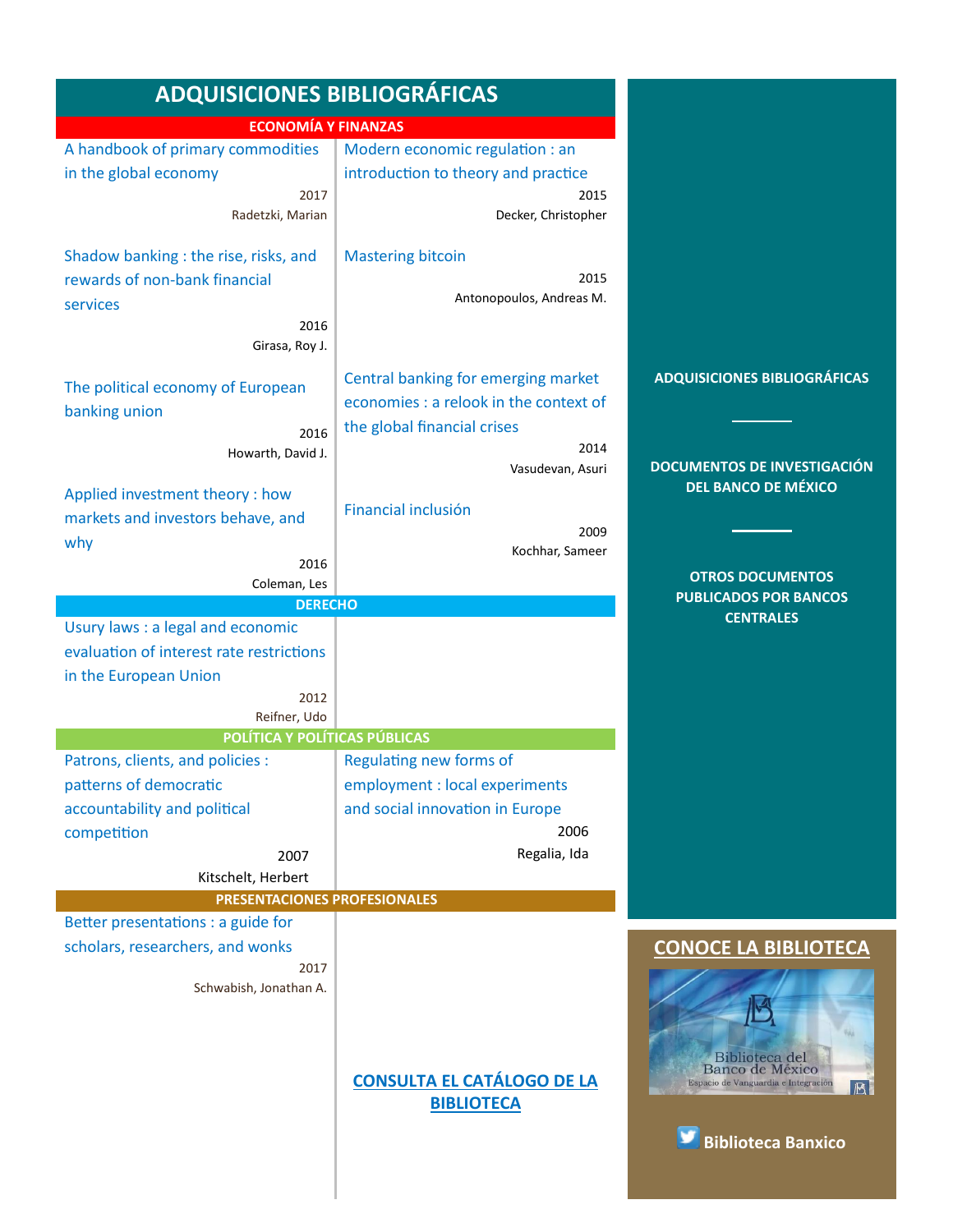<span id="page-2-0"></span>

| <b>DOCUMENTOS DE INVESTIGACIÓN DEL BANCO DE</b>                                                                                                                                                                                                                                                                    |                                                                                                                                                                                                                                                                                                                                                                              |                                                                                                                                                                                        |
|--------------------------------------------------------------------------------------------------------------------------------------------------------------------------------------------------------------------------------------------------------------------------------------------------------------------|------------------------------------------------------------------------------------------------------------------------------------------------------------------------------------------------------------------------------------------------------------------------------------------------------------------------------------------------------------------------------|----------------------------------------------------------------------------------------------------------------------------------------------------------------------------------------|
| <b>MÉXICO</b>                                                                                                                                                                                                                                                                                                      |                                                                                                                                                                                                                                                                                                                                                                              |                                                                                                                                                                                        |
| Are all types of capital flows driven by<br>the same factors? Evidence from<br><b>Mexico</b><br>2017-18<br>Ibarra Ramírez Raúl<br>Téllez León Isela Elizabeth<br>Are daily financial data useful for<br>forecasting GDP? Evidence from<br><b>Mexico</b><br>2017-17<br>Luis M. Gomez-Zamudio<br>Ibarra Ramírez Raúl | Early warning systems with real-time<br>data<br>2017-16<br>Tjeerd M. Boonman<br>Jan P.A.M. Jacobs<br>Gerard H. Kuper<br>Alberto Romerc<br>The international bank lending<br>channel of monetary policy rates<br>and QE: credit supply, reach-for-<br>yield, and real effects<br>2017-15<br><b>Bernardo Morais</b><br>José-Luis Peydró<br>Jessica Roldán-Peña<br>Claudia Ruiz | <b>ADQUISICIONES BIBLIOGRÁFICAS</b><br><b>DOCUMENTOS DE INVESTIGACIÓN</b><br><b>DEL BANCO DE MÉXICO</b><br><b>OTROS DOCUMENTOS</b><br><b>PUBLICADOS POR BANCOS</b><br><b>CENTRALES</b> |
|                                                                                                                                                                                                                                                                                                                    | <b>VER DOCUMENTOS DE</b><br><b>INVESTIGACIÓN ANTERIORES</b>                                                                                                                                                                                                                                                                                                                  | <b>CONOCE LA BIBLIOTECA</b><br><b>Biblioteca</b> del<br>Banco de México<br>Espacio de Vanguardia e Integración                                                                         |
|                                                                                                                                                                                                                                                                                                                    |                                                                                                                                                                                                                                                                                                                                                                              | <b>Biblioteca Banxico</b>                                                                                                                                                              |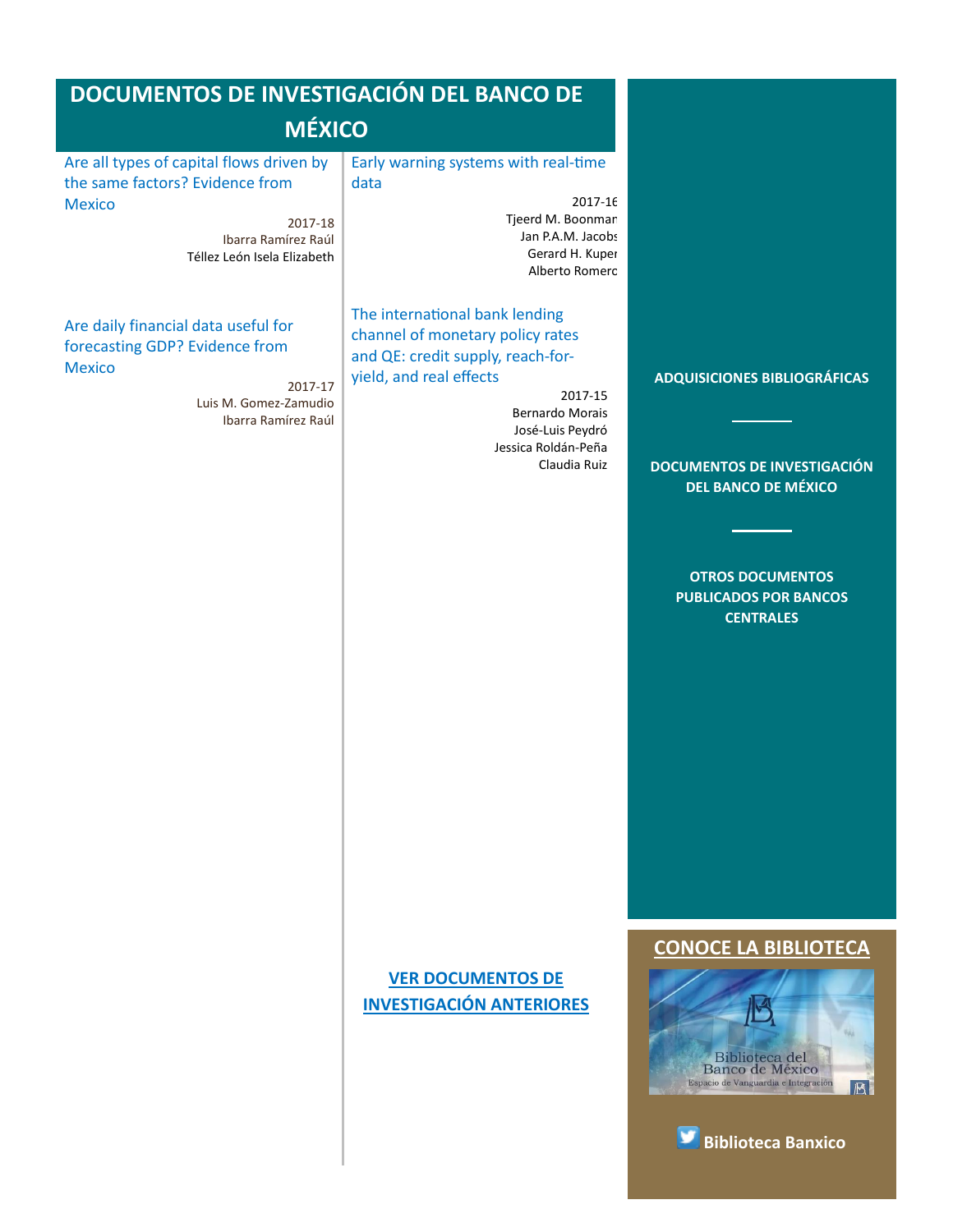<span id="page-3-0"></span>

| <b>OTROS DOCUMENTOS PUBLICADOS POR BANCOS</b>                                                                                                                                         |                                                                                                                                                                                    |                                                                                                                 |
|---------------------------------------------------------------------------------------------------------------------------------------------------------------------------------------|------------------------------------------------------------------------------------------------------------------------------------------------------------------------------------|-----------------------------------------------------------------------------------------------------------------|
| <b>CENTRALES</b>                                                                                                                                                                      |                                                                                                                                                                                    |                                                                                                                 |
| Do negative interest rates make<br>banks less safe?<br><b>Federico Nucera</b><br>Andre Lucas<br>Julia Schaumburg<br>Bernd Schwaab                                                     | Competition and credit procyclicality<br>in European banking<br>Aurélien Leroy<br>Yannick Lucotte                                                                                  |                                                                                                                 |
| Firm-specific risk-neutral<br>distributions : the role of CDS spreads<br>Sirio Aramonte<br>Mohammad Jahan-Parvar<br>Samuel Rosen<br>John W. Schindler                                 | <b>Optimal trend inflation</b><br>Klaus Adam<br>Henning Weber                                                                                                                      | <b>ADQUISICIONES BIBLIOGRÁFICAS</b>                                                                             |
| Finance and inequality: the<br>distributional impacts of bank credit<br>rationing<br>M. Ali Choudhary<br>Anil K. Jain                                                                 | Euro area banks' interest rate risk<br>exposure to level, slope and<br>curvature swings in the yield curve<br>Mariia Markovych<br>Daniel Foos<br>Eva Lütkebohmert<br>Kamil Pliszka | <b>DOCUMENTOS DE INVESTIGACIÓN</b><br><b>DEL BANCO DE MÉXICO</b><br><b>OTROS DOCUMENTOS</b>                     |
| How have banks been managing the<br>composition of high-quality liquid<br>assets?<br>Jane E. Ihrig<br><b>Edward Kim</b><br>Ashish Kumbhat<br>Cindy M. Vojtech<br>Gretchen C. Weinbach | Leaning against the credit cycle<br>Paolo Gelain<br>Kevin J. Lansing<br>Gisele J. Natvik                                                                                           | <b>PUBLICADOS POR BANCOS</b><br><b>CENTRALES</b>                                                                |
| Effects of capital controls on foreign<br>exchange liquidity<br>Carlos Cantú                                                                                                          | Employment, wages and optimal<br>monetary policy<br>Martin Bodenstein<br>Junzhu Zhao                                                                                               |                                                                                                                 |
| How important is the global financial<br>cycle? Evidence from capital flows<br>Eugenio Cerutti<br>Stijn Claessens                                                                     | Do Philips curves conditionally help<br>to forecast inflation?<br><b>Michael Dotsey</b><br>Shigeru Fujita                                                                          |                                                                                                                 |
| Andrew K Rose                                                                                                                                                                         | Tom Stark                                                                                                                                                                          | <b>CONOCE LA BIBLIOTECA</b><br>Biblioteca del<br>Banco de México<br>Espacio de Vanguardia e Integración<br>13 I |
|                                                                                                                                                                                       |                                                                                                                                                                                    | <b>Biblioteca Banxico</b>                                                                                       |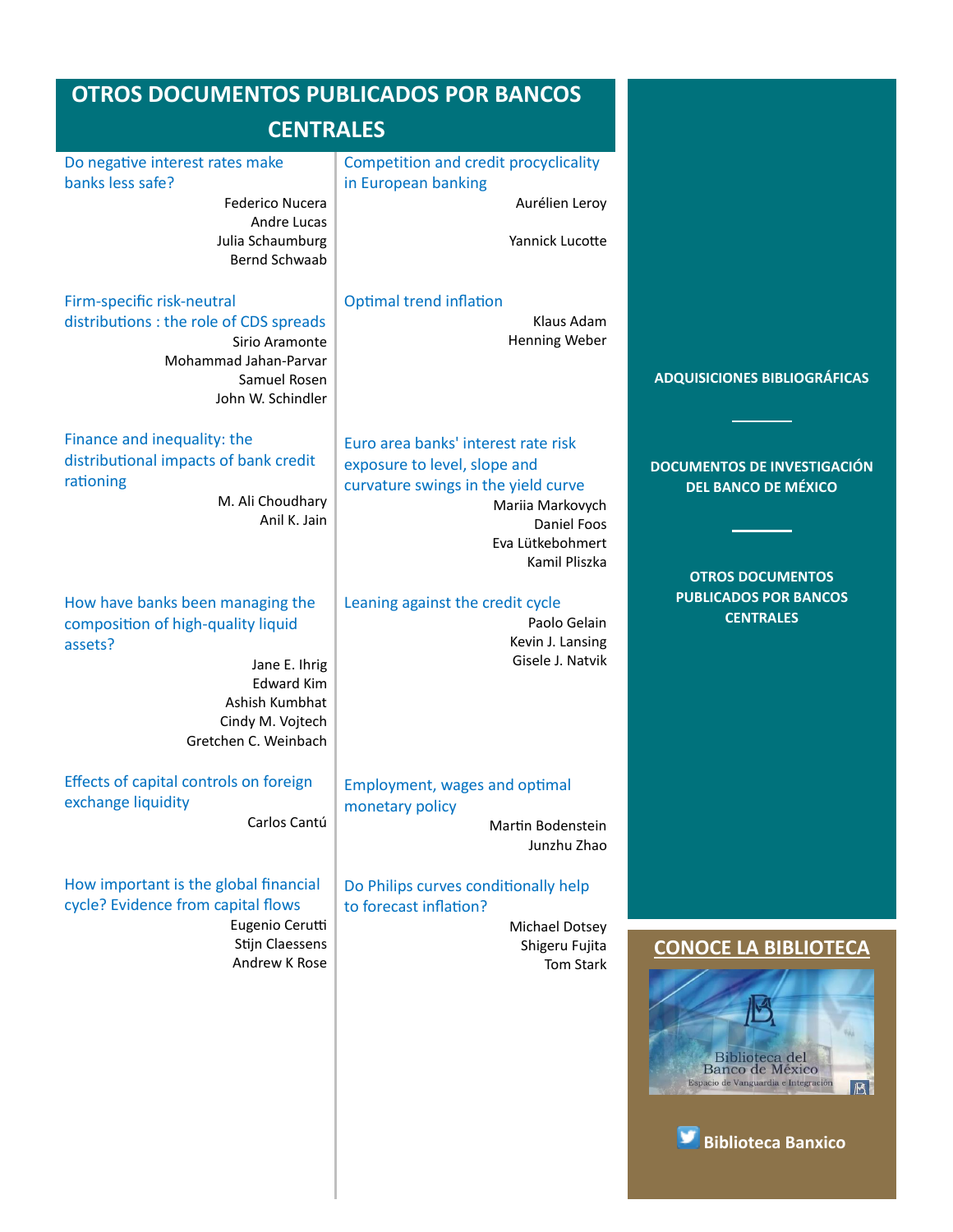**ECONOMÍA Y FINANZAS**

<span id="page-4-0"></span>

#### A handbook of primary commodities in the global

economy Radetzki, Marian Cambridge University, 2017 **Clasificación: 338.02 R128 2017**

#### [Solicítalo aquí](mailto:osbib@banxico.org.mx?subject=+Solicito%20el%20siguiente%20material&body=Solicito%20en%20préstamo%20el%20siguiente%20título%20%22A%20handbook%20of%20primary%20commodities%20in%20the%20global%20economy%22%20con%20clasificación%20338.02%20R128%202017)

#### Resumen:

The 2010s have been a dramatic period for most primary commodity markets. Producers suffered heavily as prices fell in response to new supply facilities going into production, juxtaposed against disappointing demand evolution from China in particular, marking the end of the most powerful and enduring commodity boom since the Second World War. This book is a guide to the primary commodity universe, an increasingly crucial part of the world economy. In this updated edition, Marian Radetzki and Linda Wårell introduce and explain pertinent issues surrounding international commodity markets, including the importance of fossil markets among commodities, price formation, price trends, the shift in primary commodity consumption towards Asia, the increasing reliance on commodity exchanges, new relaxed attitude towards depletion, cartel action, and the revival of nationalism and state ownership. This is an accessible read for graduates, academic researchers, and professionals in the mineral and energy sectors. Provides a broad understanding of the functioning of commodity markets, avoiding technical jargon. This thoroughly updated second edition has a new chapter on fossil fuels and more on the role of China and India as consumers of imported primary commodities. Explains the shift in commodity consumption from the prosperous OECD nations towards the populous developing Asian nations.



Shadow banking : the rise, risks, and rewards of non-bank financial services Girasa, Roy J. Palgrave Macmillan, 2016 **Clasificación: 332.01 G523**

#### [Solicítalo aquí](mailto:osbib@banxico.org.mx?subject=+Solicito%20el%20siguiente%20material&body=Solicito%20en%20préstamo%20el%20siguiente%20título%20%22Shadow%20banking%22%20con%20clasificación%20332.01%20G523)

#### Resumen:

This comparative study explores how shadow banking differs from the traditional banking system. It discusses the origins, history, purposes, risks, regulatory constraints, and projected future evolution of both financial sectors of the world economy. This thorough examination of non-bank financial intermediaries follows the migration of services from traditional banks to less-regulated alternative banking products, as well as the evolution of regulations and the Financial Stability Oversight Council to monitor these new entities. Three chapters explore in depth the major financial structures newly designated as systemically important financial institutions (SIFIs), with particular attention to insurance companies such as MetLife, which seek exemption from the designation. Finally, the focus shifts to international financial institutions' efforts to protect consumers and curtail irresponsible shadow banks, with an eye toward the effects of these actions on future banking practices.

**[ADQUISICIONES BIBLIOGRÁFICAS](#page-1-0)**

**[DOCUMENTOS DE INVESTIGACIÓN](#page-2-0)  [DEL BANCO DE MÉXICO](#page-2-0)**

> **[OTROS DOCUMENTOS](#page-3-0)  [PUBLICADOS POR BANCOS](#page-3-0)  [CENTRALES](#page-3-0)**

#### **CONOCE LA BIBLIOTE**

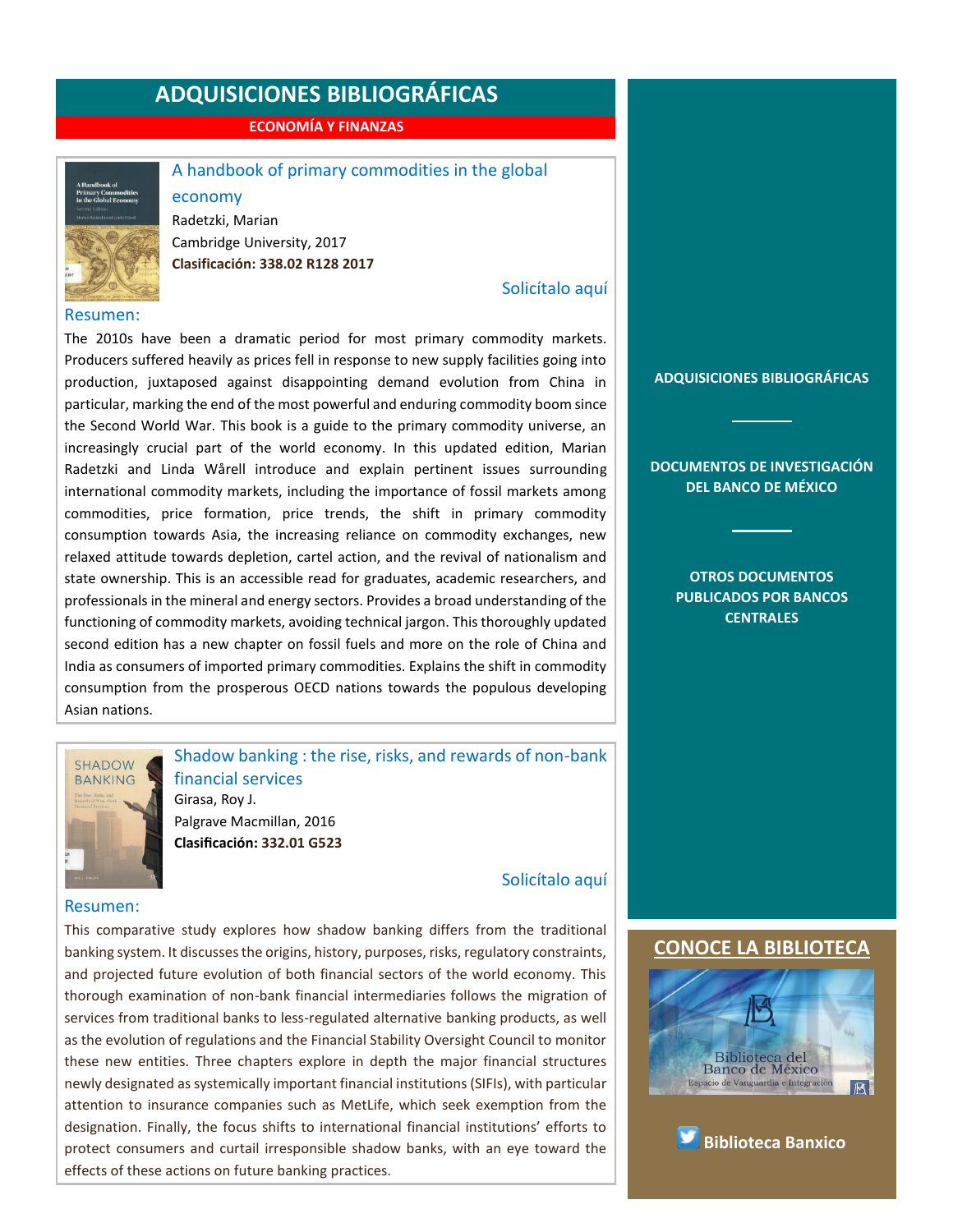**ECONOMÍA Y FINANZAS**

<span id="page-5-0"></span>

The political economy of European banking union Howarth, David J. Oxford University, 2016 **Clasificación: 332.1094 H853**

## [Solicítalo aquí](mailto:osbib@banxico.org.mx?subject=+Solicito%20el%20siguiente%20material&body=Solicito%20en%20préstamo%20el%20siguiente%20título%20%22The%20political%20economy%20of%20European%20banking%20union%22%20con%20clasificación%20332.1094%20H853)

#### Resumen:

The establishment of Banking Union represents a major development in European economic governance and European integration history more generally. Banking Union is also significant because not all European Union (EU) member states have joined, which has increased the trend towards differentiated integration in the EU, posing a major challenge to the EU as a whole and to the opt-out countries. This book is informed by two main empirical questions. Why was Banking Union - presented by proponents as a crucial move to 'complete' Economic and Monetary Union (EMU) proposed only in 2012, over twenty years after the adoption of the Maastricht Treaty? Why has a certain design for Banking Union been agreed and some elements of this design prioritized over others? A two-step explanation is articulated in this study. First, it explains why euro area member state governments moved to consider Banking Union by building on the concept of the 'financial trilemma', and examining the implications of the single currency for euro area member state banking systems. Second, it explains the design of Banking Union by examining the preferences of member state governments on the core components of Banking Union and developing a comparative political economy analysis focused on the configuration of national banking systems and varying national concern for the moral hazard facing banks and sovereigns created by euro level support mechanisms.



Applied investment theory: how markets and investors behave, and why Coleman, Les Palgrave Macmillan, 2016 **Clasificación: 332.6 C692**

#### [Solicítalo aquí](mailto:osbib@banxico.org.mx?subject=+Solicito%20el%20siguiente%20material&body=Solicito%20en%20préstamo%20el%20siguiente%20título%20%22Applied%20investment%20theory%22%20con%20clasificación%20332.6%20C692)

#### Resumen:

Institutions now dominate trading in equities around the world. Mutual funds are the most prominent, and doubly important as custodians of retirement savings. Despite this, there is no comprehensive description of fund manager behaviour, much less a matching theory. This is troubling because one of the most economically significant puzzles in finance is why experienced, well-resourced fund managers cannot outperform the market. Applied Investment Theory: How Equity Markets Behave, and Why brings together academic research, empirical evidence and real market experience to provide new insights into equity markets and their behaviours. The book draws upon the author´s rich industry experience and academic research, plus over 40 interviews with fund managers on three continents and across different markets. The result is an innovative model that explains the puzzle of poor performance by mutual funds in terms of structural features of markets, the managed investment industry, and the conduct of fund managers.

#### **[ADQUISICIONES BIBLIOGRÁFICAS](#page-1-0)**

**[DOCUMENTOS DE INVESTIGACIÓN](#page-2-0)  [DEL BANCO DE MÉXICO](#page-2-0)**

> **[OTROS DOCUMENTOS](#page-3-0)  [PUBLICADOS POR BANCOS](#page-3-0)  [CENTRALES](#page-3-0)**

#### **CONOCE LA BIBLIOTEC**

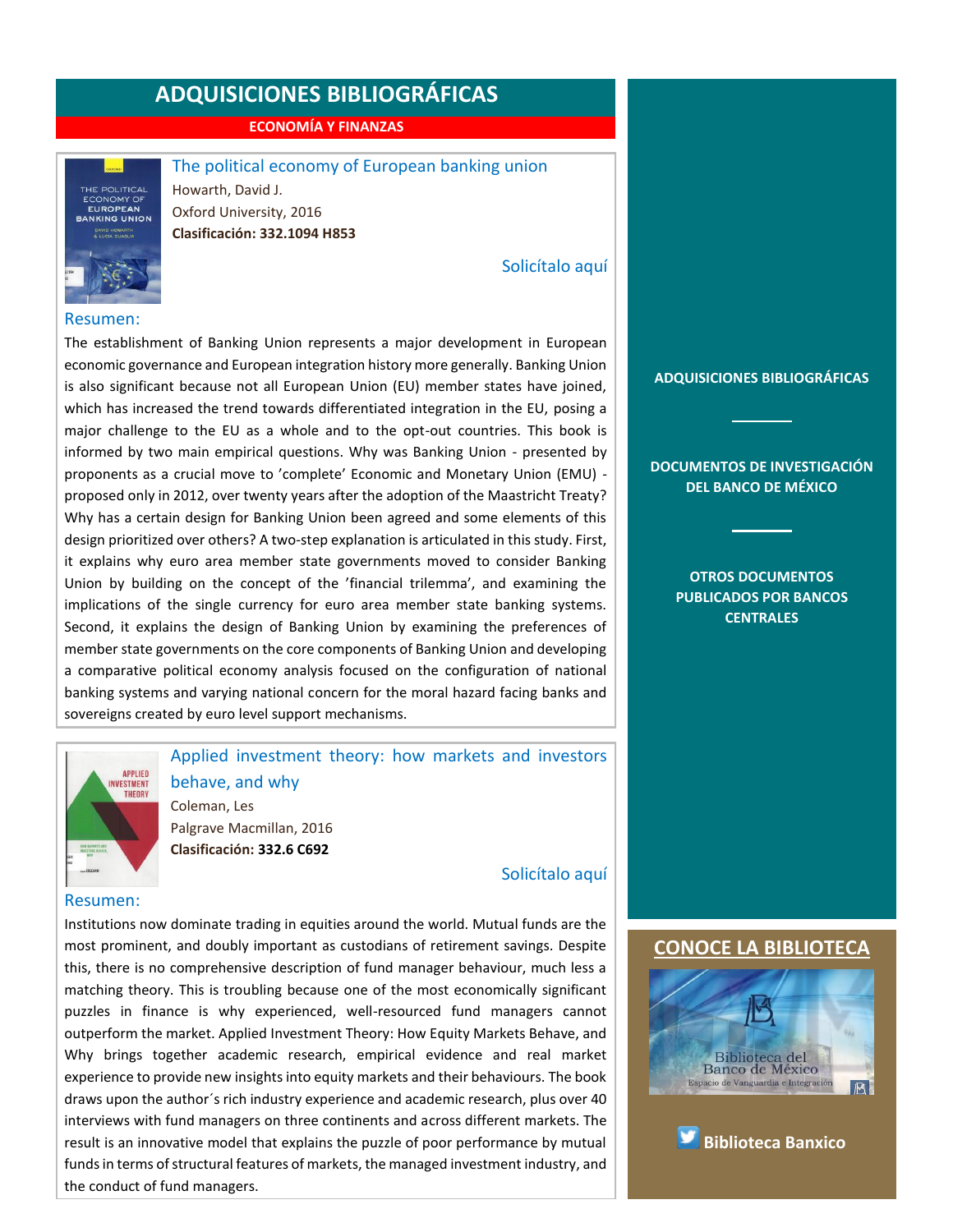**ECONOMÍA Y FINANZAS**

<span id="page-6-0"></span>

#### Modern economic regulation: an introduction to theory

and practice Decker, Christopher Cambridge University, 2015 **Clasificación: 363.6 D295**

#### [Solicítalo aquí](mailto:osbib@banxico.org.mx?subject=+Solicito%20el%20siguiente%20material&body=Solicito%20en%20préstamo%20el%20siguiente%20título%20%22Modern%20economic%20regulation%22%20con%20clasificación%20363.6%20D295)

#### Resumen:

Drawing from the most recent work on economic regulation, this book introduces readers to the main principles and examines how economic regulation is applied in four key public utility industries (electricity, gas, water and telecommunications). Suitable for students and practitioners with little prior knowledge of economic regulation, this book provides an accessible, non-technical entry point to the subject area, exploring the fundamental questions: why do we regulate? What are alternatives to regulation? Which institutions are involved in regulation? What have been the impacts of regulation? Readers will gain a rich understanding of the basic principles that apply to all regulated sectors, as well as the regulatory choices that reflect the specific economic and physical characteristics of different industries. Extensive references provide readers with resources for more in-depth study, and boxed case studies demonstrate connections between regulatory theory and practice. Public utility services matter. Around the world, access to clean water and sanitation facilities, effective telecommunications and Internet services, reliable energy and transport services are indispensable to individuals, societies and economies. Given their critical importance, the public utility industries have long been subject to government regulation.

#### Mastering bitcoin

Antonopoulos, Andreas M. O'Reilly, 2015 **Clasificación: 332.42 A627**

#### [Solicítalo aquí](mailto:osbib@banxico.org.mx?subject=+Solicito%20el%20siguiente%20material&body=Solicito%20en%20préstamo%20el%20siguiente%20título%20%22Mastering%20bitcoin%22%20con%20clasificación%20332.42%20A627)

#### Resumen:

态

itcoir

Want to join the technological revolution that's taking the world of finance by storm? Mastering Bitcoin is your guide through the seemingly complex world of bitcoin, providing the requisite knowledge to help you participate in the internet of money. Whether you're building the next killer app, investing in a startup, or simply curious about the technology, this practical book is essential reading. Bitcoin, the first successful decentralized digital currency, is still in its infancy and it's already spawned a multi-billion dollar global economy. This economy is open to anyone with the knowledge and passion to participate. Mastering Bitcoin provides you with the knowledge you need (passion not included). This book includes: A broad introduction to bitcoin—ideal for non-technical users, investors, and business executives; An explanation of the technical foundations of bitcoin and cryptographic currencies for developers, engineers, and software and systems architects; Details of the bitcoin decentralized network, peer-to-peer architecture, transaction lifecycle, and security principles; Offshoots of the bitcoin and block chain inventions, including alternative chains, currencies, and applications.

#### **[ADQUISICIONES BIBLIOGRÁFICAS](#page-1-0)**

**[DOCUMENTOS DE INVESTIGACIÓN](#page-2-0)  [DEL BANCO DE MÉXICO](#page-2-0)**

> **[OTROS DOCUMENTOS](#page-3-0)  [PUBLICADOS POR BANCOS](#page-3-0)  [CENTRALES](#page-3-0)**

#### **CONOCE LA BIBLIOTE**

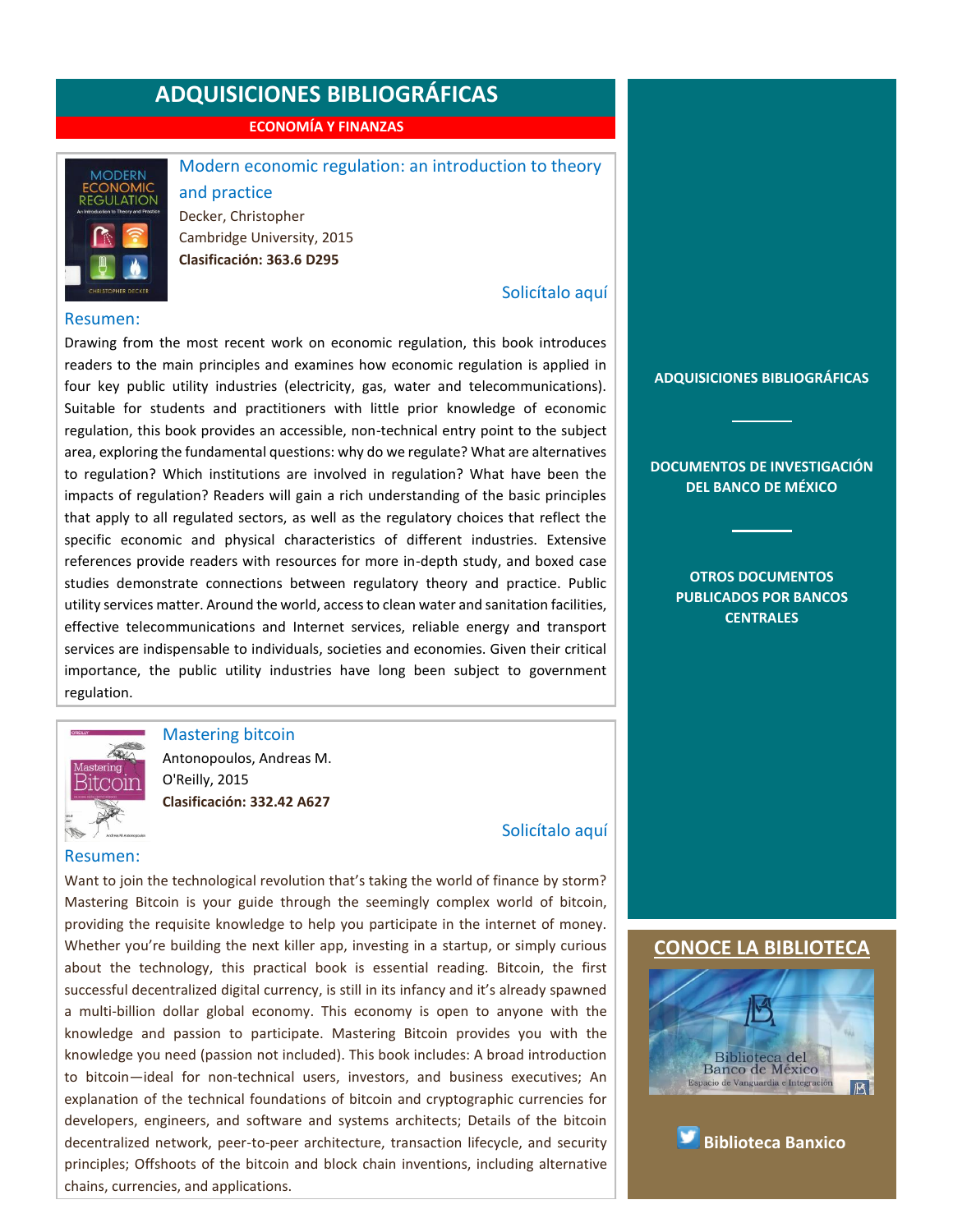**ECONOMÍA Y FINANZAS**

<span id="page-7-0"></span>

Central banking for emerging market economies : a relook in the context of the global financial crises Vasudevan, Asuri Academic Foundation, 2014 **Clasificación: 332.110954 V341 2014**

#### [Solicítalo aquí](mailto:osbib@banxico.org.mx?subject=+Solicito%20el%20siguiente%20material&body=Solicito%20en%20préstamo%20el%20siguiente%20título%20%22Central%20banking%20for%20emerging%20market%20economies%22%20con%20clasificación%20332.110954%20V341%202014)

#### Resumen:

This updated edition explores the viewpoint of emerging economies and virtually no important aspect of central banking is left out of this complete reference. Noting that the global economic and financial crisis that emerged in 2007 and 2008 remains unresolved on a sustainable basis, this work looks at how questions about the relevance of central banks, and in particular about the effectiveness of monetary policies in addressing the challenges, have remained unanswered. Other issues detailed in the volume include adopting more transparent accountancy and reporting standards for governments and financial entities, assessing the soundness of the financial sector—as a whole and as individual institutions—and analyzing the enormous responsibilities involved in adopting real-time payment and settlement systems.



#### Financial inclusion

Kochhar, Sameer Academic Foundation, 2009 **Clasificación: 332.02400954 F491**

#### [Solicítalo aquí](mailto:osbib@banxico.org.mx?subject=+Solicito%20el%20siguiente%20material&body=Solicito%20en%20préstamo%20el%20siguiente%20título%20%22Financial%20inclusion%22%20con%20clasificación%20332.02400954%20F491)

## Resumen:

This compilation is the result of action research and field visits across India spread over last 10-years that have been punctuated with seminars and workshops providing multistakeholder consultations. These were conducted by Skoch Consultancy Services with recently added support from Skoch Development Foundation. The compilation focuses on various facets of financial inclusion ranging from opening up of no-frills accounts to micro-credit to financial literacy, while emphasizing the role of process changes, technology enablement, capacity building and outreach mechanism. It looks at examples of local bodies, post offices and tele-centres having been used effectively. It also proposes a model of inclusive development, emphasizing that inclusive economics leads to inclusive governance and vice-versa. The book provides a holistic view based on practitioners' perspective and grassroots learning. A must read for all involved in inclusive development of India.

**[ADQUISICIONES BIBLIOGRÁFICAS](#page-1-0)**

**[DOCUMENTOS DE INVESTIGACIÓN](#page-2-0)  [DEL BANCO DE MÉXICO](#page-2-0)**

> **[OTROS DOCUMENTOS](#page-3-0)  [PUBLICADOS POR BANCOS](#page-3-0)  [CENTRALES](#page-3-0)**

#### **CONOCE LA BIBLIOT**

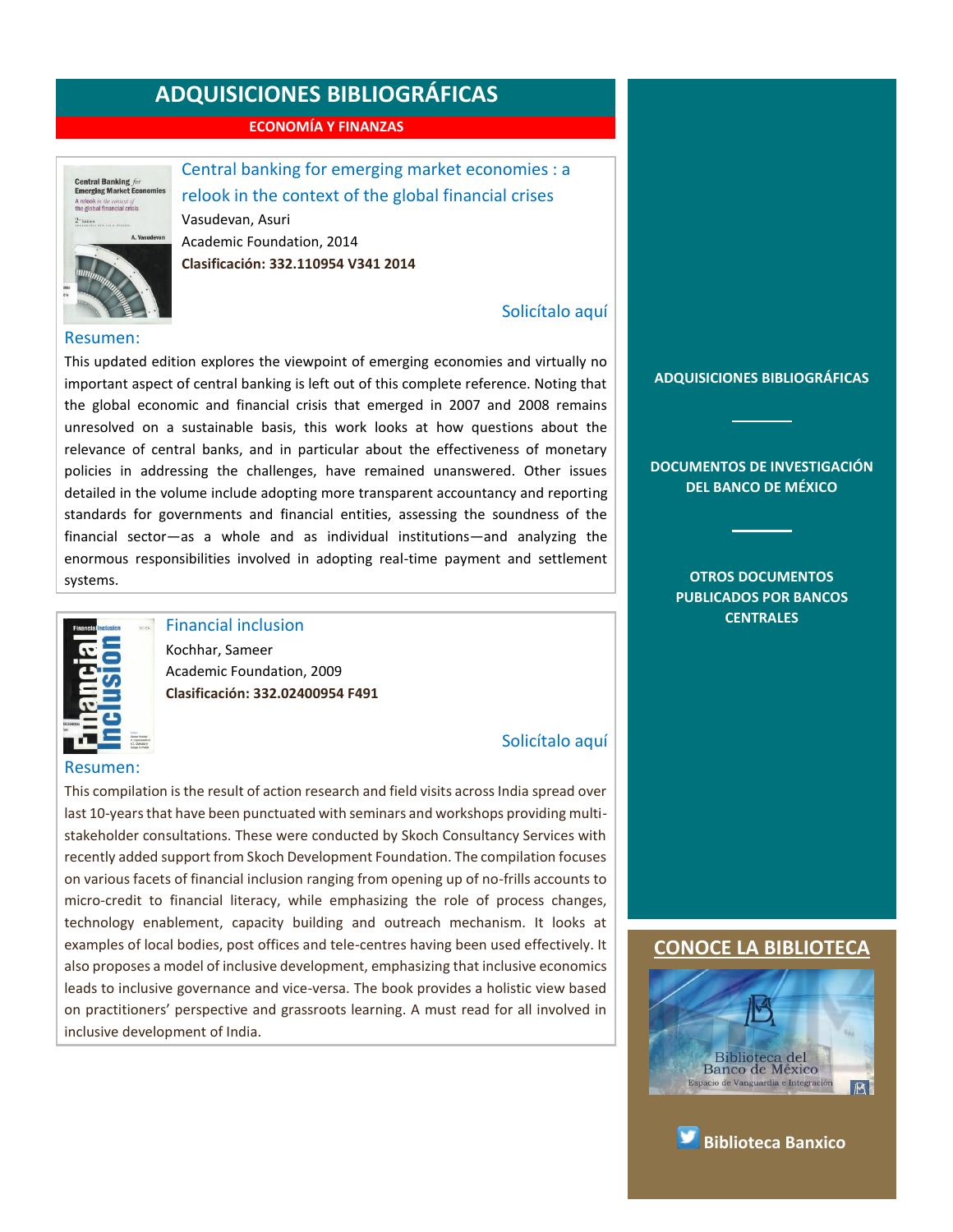**DERECHO**

<span id="page-8-0"></span>

Usury laws: a legal and economic evaluation of interest rate restrictions in the European Union Reifner, Udo Institut für Finanzdienstleistungen, 2012 **Clasificación: 346.4073 U88**

#### [Solicítalo aquí](mailto:osbib@banxico.org.mx?subject=+Solicito%20el%20siguiente%20material&body=Solicito%20en%20préstamo%20el%20siguiente%20título%20%22Usury%20laws%22%20con%20clasificación%20346.4073%20U88)

#### Resumen:

Usury is the historical denomination of interest rate restrictions. The principle of Usura in the Roman ius communis as well as in canonic law started from the assumption that money lent from others should not bear interest. This is because unless the creditor could prove that the withhold of money caused him damage, money could not create fruits. While the upcoming trade economy developed the idea that the elapsed time between the claim and its fulfillment should be priced with interest, a second principle of interest limitation became important: the laesio enormis: interest rates should be limited to the double of the average. Since consumer credit has spread into the market economy and become a major source of allocating future income to present needs (extended mainly by rationally acting banks), both principles have lost of their impact onto the credit market. But a number of member states have newly introduced rate ceilings. With the financial crisis, the discussion whether interest rates in consumer credit needs more regulation gathered momentum.

#### **POLÍTICA Y POLÍTICAS PÚBLICAS**

Patrons, clients, and policies : patterns of democratic accountability and political competition Kitschelt, Herbert Cambridge University, 2007 **Clasificación: 320.3 P314**

#### [Solicítalo aquí](mailto:osbib@banxico.org.mx?subject=+Solicito%20el%20siguiente%20material&body=Solicito%20en%20préstamo%20el%20siguiente%20título%20%22Patrons,%20clients,%20and%20policies%22%20con%20clasificación%20320.3%20P314)

#### Resumen:

Most models of party competition assume that citizens vote for a platform rather than narrowly targeted material benefits. However, there are many countries where politicians win elections by giving money, jobs, and services in direct exchange for votes. This is not just true in the developing world, but also in economically developed countries - such as Japan and Austria - that clearly meet the definition of stable, modern democracies. This book offers explanations for why politicians engage in clientelistic behaviours and why voters respond. Using newly collected data on national and sub-national patterns of patronage and electoral competition, the contributors demonstrate why explanations based on economic modernization or electoral institutions cannot account for international variation in patron-client and programmatic competition. Instead, they show how the interaction of economic development, party competition, governance of the economy, and ethnic heterogeneity may work together to determine the choices of patrons, clients and policies. Argues that clientelism and patronage exist in developed as well as developing countries, and seeks to explain this phenomenon. Uses newly collected data on national and sub-national patterns of patronage and electoral competition.

**[ADQUISICIONES BIBLIOGRÁFICAS](#page-1-0)**

**[DOCUMENTOS DE INVESTIGACIÓN](#page-2-0)  [DEL BANCO DE MÉXICO](#page-2-0)**

> **[OTROS DOCUMENTOS](#page-3-0)  [PUBLICADOS POR BANCOS](#page-3-0)  [CENTRALES](#page-3-0)**

#### **CONOCE LA BIBLIOTE**



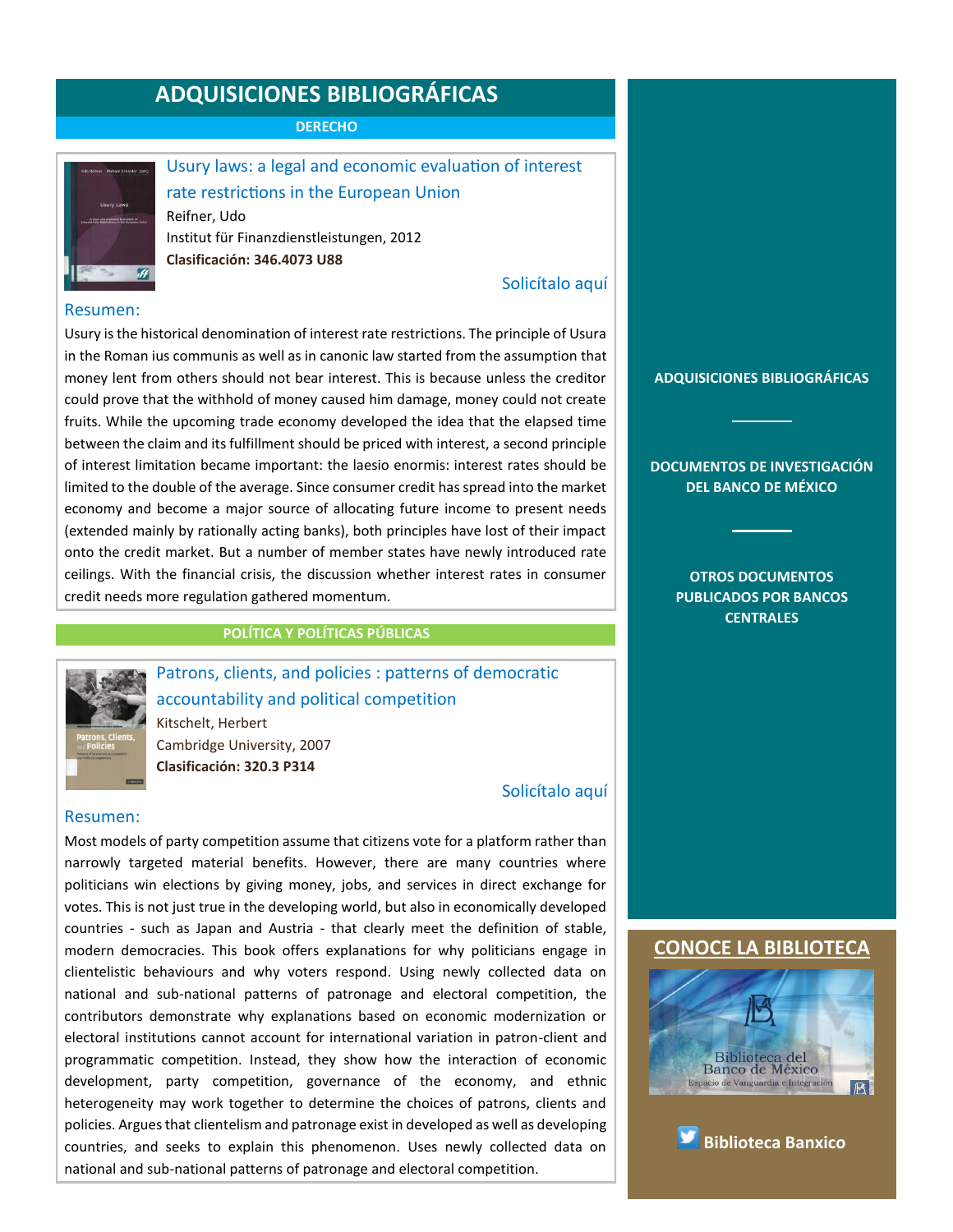**POLÍTICA Y POLÍTICAS PÚBLICAS**

<span id="page-9-0"></span>

Regulating new forms of employment: local experiments and social innovation in Europe Regalia, Ida Routledge, 2006 **Clasificación: 331.12042094 R344**

#### [Solicítalo aquí](mailto:osbib@banxico.org.mx?subject=+Solicito%20el%20siguiente%20material&body=Solicito%20en%20préstamo%20el%20siguiente%20título%20%22Regulating%20new%20forms%20of%20employment%22%20con%20clasificación%20331.12042094%20R344)

#### Resumen:

Using a comparative framework, this new volume focuses on how non-standard employment can be regulated in very different social, political and institutional settings. After surveying these new forms of work and the new demands for labourmarket regulation, the authors identify possible solutions among local-level actors and provide a detailed analysis of how firms assess the advantages and disadvantages of flexible forms of employment. The authors provide six detailed case studies to examine the successes and failures of experimental approaches and social innovation in various regions in the UK, France, Germany, Italy and Spain.

**PRESENTACIONES PROFESIONALES**

#### Better presentations: a guide for scholars, researchers,

# **BETTER PRESENTATIONS**

#### and wonks

Schwabish, Jonathan A. Columbia University, 2017 **Clasificación: 658.452 S398**

#### [Solicítalo aquí](mailto:osbib@banxico.org.mx?subject=+Solicito%20el%20siguiente%20material&body=Solicito%20en%20préstamo%20el%20siguiente%20título%20%22Better%20presentations%22%20con%20clasificación%20658.452%20S398)

#### Resumen:

Whether you are a university professor, researcher at a think tank, graduate student, or analyst at a private firm, chances are that at some point you have presented your work in front of an audience. Most of us approach this task by converting a written document into slides, but the result is often a text-heavy presentation saddled with bullet points, stock images, and graphs too complex for an audience to deciphermuch less understand. Presenting is fundamentally different from writing, and with only a little more time, a little more effort, and a little more planning, you can communicate your work with force and clarity. Designed for presenters of scholarly or data-intensive content, Better Presentations details essential strategies for developing clear, sophisticated, and visually captivating presentations. Following three core principles—visualize, unify, and focus—Better Presentations describes how to visualize data effectively, find and use images appropriately, choose sensible fonts and colors, edit text for powerful delivery, and restructure a written argument for maximum engagement and persuasion. With a range of clear examples for what to do (and what not to do), the practical package offered in Better Presentations shares the best techniques to display work and the best tactics for winning over audiences. It pushes presenters past the frustration and intimidation of the process to more effective, memorable, and persuasive presentations.

**[ADQUISICIONES BIBLIOGRÁFICAS](#page-1-0)**

#### **[DOCUMENTOS DE INVESTIGACIÓN](#page-2-0)  [DEL BANCO DE MÉXICO](#page-2-0)**

#### **[OTROS DOCUMENTOS](#page-3-0)  [PUBLICADOS POR BANCOS](#page-3-0)  [CENTRALES](#page-3-0)**

#### **CONOCE LA BIBLIOT**

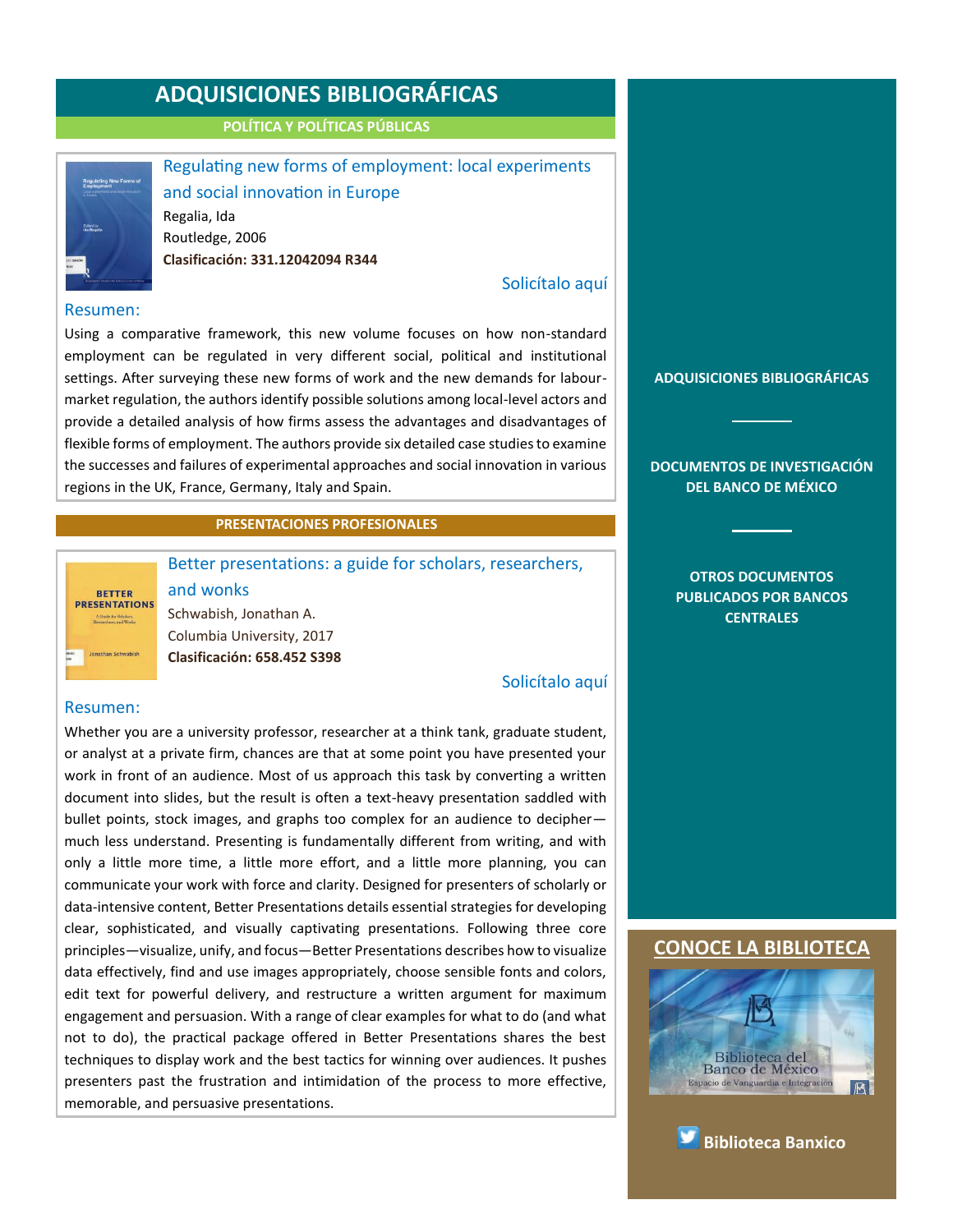## <span id="page-10-0"></span>**DOCUMENTOS DE INVESTIGACIÓN DEL BANCO DE MÉXICO**

Banco de México, 2017-18.



Are all types of capital flows driven by the same factors? Evidence from Mexico Ibarra Ramírez Raúl, Téllez León Isela Elizabeth

#### [Descárgalo aquí](http://www.banxico.org.mx/publicaciones-y-discursos/publicaciones/documentos-de-investigacion/banxico/%7B8F4AD67D-46FF-3121-6713-9E8DDD5A3187%7D.pdf)

#### Resumen:

In this paper we analyze the impact and persistence of shocks to global (push) and domestic (pull) factors on each component of the financial account for the Mexican Balance of Payments at the highest degree of disaggregation, including investment by foreign residents in Mexican public and private sector securities, as well as investment by domestic residents in foreign securities. To this end, we estimate impulse response functions from vector autoregressive models for the period 1995-2015. We find that an increase in the foreign interest rate leads to lower portfolio investment, particularly in Mexican public sector securities. An increase in global risk generates lower portfolio investment, particularly in private sector securities. Foreign investors respond to a higher extent to foreign interest rate and liquidity shocks compared to domestic investors.



Are daily financial data useful for forecasting GDP? Evidence from Mexico Luis M. Gomez-Zamudio; Raul Ibarra Banco de México, 2017-17.

#### [Descárgalo aquí](http://www.banxico.org.mx/publicaciones-y-discursos/publicaciones/documentos-de-investigacion/banxico/%7BAF04D650-ACF0-B03C-12ED-68387B2AA6D6%7D.pdf)

#### Resumen:

This article evaluates the use of financial data sampled at high frequencies to improve short-term forecasts of quarterly GDP for Mexico. In particular, the mixed data sampling (MIDAS) regression model is employed to incorporate both quarterly and daily frequencies while remaining parsimonious. To preserve parsimony, factor analysis and forecast combination techniques are used to summarize the information contained in a dataset containing 392 daily financial series. Our findings suggest that the MIDAS model that incorporates daily financial data lead to improvements for quarterly forecasts of GDP growth over traditional models that either rely only on quarterly macroeconomic data or average daily financial data. Furthermore, we explore the ability of the MIDAS model to provide forecast updates for GDP growth (nowcasting).

**[ADQUISICIONES BIBLIOGRÁFICAS](#page-1-0)**

**[DOCUMENTOS DE INVESTIGACIÓN](#page-2-0)  [DEL BANCO DE MÉXICO](#page-2-0)**

> **[OTROS DOCUMENTOS](#page-3-0)  [PUBLICADOS POR BANCOS](#page-3-0)  [CENTRALES](#page-3-0)**

#### **CONOCE LA BIBLIOTE**

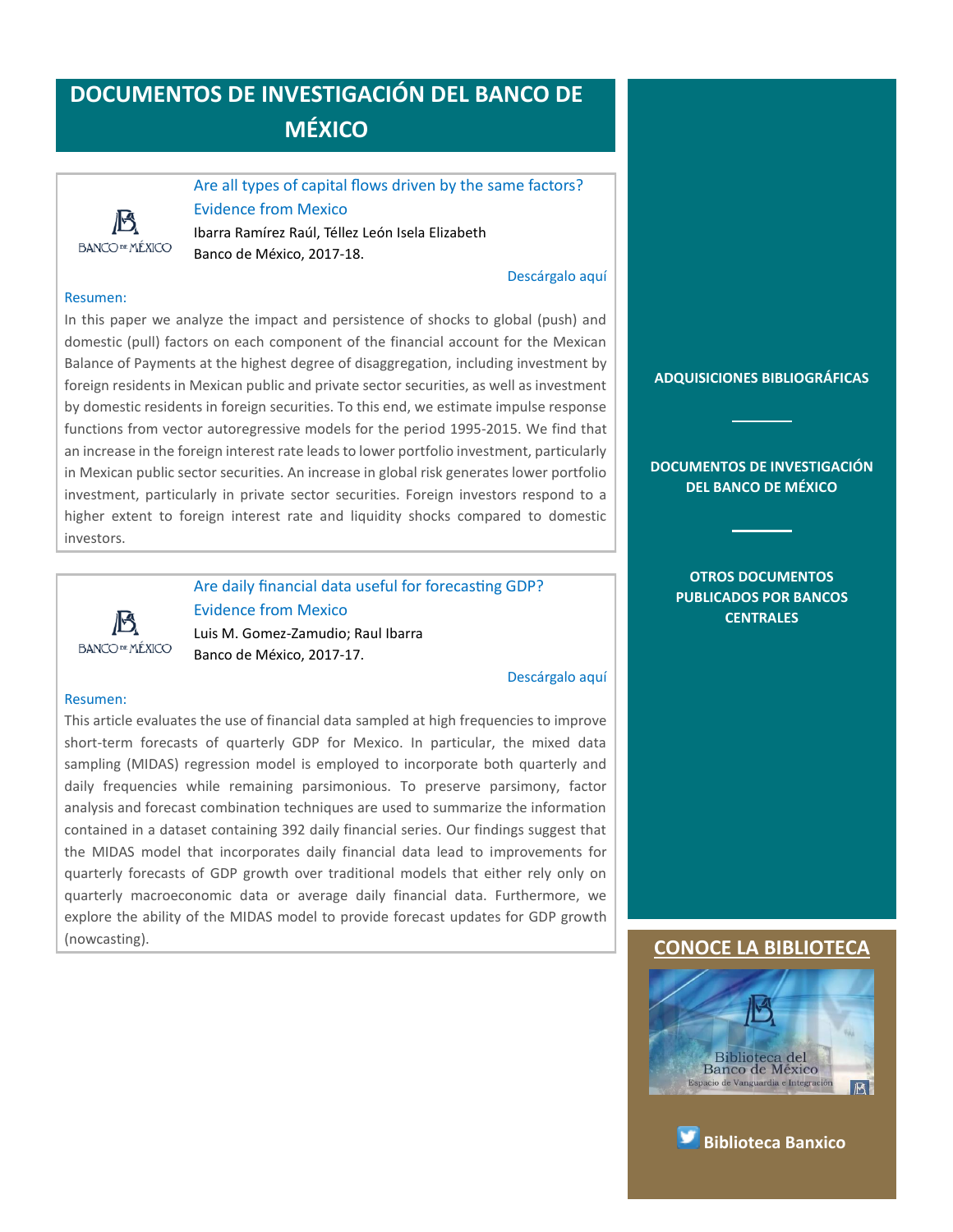## <span id="page-11-0"></span>**DOCUMENTOS DE INVESTIGACIÓN DEL BANCO DE MÉXICO**

#### Early warning systems with real-time data

乃 **BANCO DE MÉXICO**  Tjeerd M. Boonman, Jan P.A.M. Jacobs, Gerard H. Kuper, Alberto Romero

Banco de México, 2017-16.

#### [Descárgalo aquí](http://www.banxico.org.mx/publicaciones-y-discursos/publicaciones/documentos-de-investigacion/banxico/%7B497CDEBD-8260-F7C0-1AFC-CEB0890D9979%7D.pdf)

#### Resumen:

This paper investigates the performance of early warning systems in real-time, using forecasts of indicators that were available at the moment predictions are to be made. The study analyzes currency crises in eight Latin American and Central and Eastern European countries, distinguishing an estimation period 1990-2009 and a prediction period 2010-2014. We apply two varieties of early warning systems: the signal approach and the logit models. For both methods we find that using forecasts of the indicators worsens the predictive ability of early warning systems compared to using the most recently available information (ex post).



The international bank lending channel of monetary policy rates and QE: credit supply, reach-for-yield, and real effects Bernardo Morais; José-Luis Peydró; Jessica Roldán-Peña; Claudia Ruiz

Banco de México, 2017-15.

[Descárgalo aquí](http://www.banxico.org.mx/publicaciones-y-discursos/publicaciones/documentos-de-investigacion/banxico/%7B55FFBE01-47A7-9248-CF45-57E0CCCFA073%7D.pdf)

#### Resumen:

We identify the international credit channel of monetary policy by analyzing the universe of corporate loans in Mexico matched with firm and bank data, and by exploiting foreign monetary policy shocks in a country with a large presence of European and U.S. banks. The robust results show that a softening of foreign monetary policy increases the supply of credit of foreign banks to Mexican firms. Each regional policy shock mainly affects supply via their respective banks, in turn implying strong real effects, with lower elasticities from QE. The impact of low foreign monetary policy rates and expansive QE is stronger on local borrowers with higher ex-ante loan rates reach-for-yield- and with higher ex-post loan defaults, thus suggesting an international risk-taking channel of monetary policy. All in all, the results suggest spillovers of corecountries´ monetary policies on emerging markets, both in the foreign monetary softening and tightening part.

**[ADQUISICIONES BIBLIOGRÁFICAS](#page-1-0)**

#### **[DOCUMENTOS DE INVESTIGACIÓN](#page-2-0)  [DEL BANCO DE MÉXICO](#page-2-0)**

**[OTROS DOCUMENTOS](#page-3-0)  [PUBLICADOS POR BANCOS](#page-3-0)  [CENTRALES](#page-3-0)**

#### **[CONOCE LA BIBLIOTECA](https://youtu.be/hYviojnntt8)**

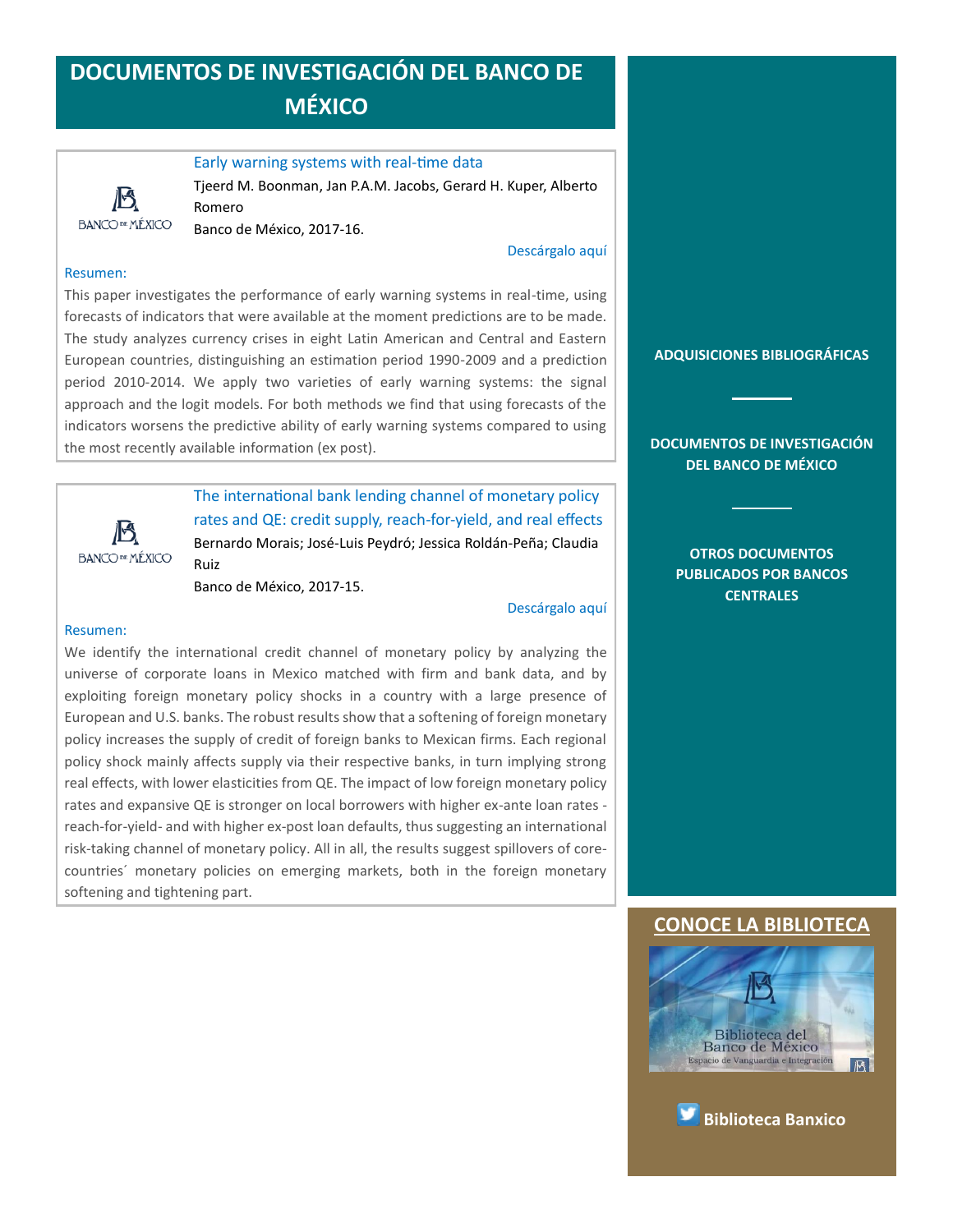## <span id="page-12-0"></span>**OTROS DOCUMENTOS PUBLICADOS POR BANCOS**

## **CENTRALES**



#### Do negative interest rates make banks less safe?

Federico Nucera, Andre Lucas, Julia Schaumburg, Bernd Schwaab Frankfurt am Main, Germany: European Central Bank, 2017. -- 15 p. : il. -- (Working paper series; no. 2098).

[Descárgalo aquí](https://www.ecb.europa.eu/pub/pdf/scpwps/ecb.wp2098.en.pdf)



#### Firm-specific risk-neutral distributions : the role of CDS spreads

Sirio Aramonte; Mohammad Jahan-Parvar; Samuel Rosen; John W. Schindler

Washington, D.C. : Board of Governors of the Federal Reserve System, 2017. -- 60 p. : il. -- (International finance discussion papers ; no. 1212).

[Descárgalo aquí](https://www.federalreserve.gov/econres/ifdp/files/ifdp1212.pdf)



#### Finance and inequality: the distributional impacts of bank credit rationing

M. Ali Choudhary and Anil K. Jain Washington, D.C. : Board of Governors of the Federal Reserve System, 2017. -- 41 p. : il. -- (International finance discussion papers ; no. 1211).

[Descárgalo aquí](https://www.federalreserve.gov/econres/ifdp/files/ifdp1211.pdf)



#### How have banks been managing the composition of high-quality liquid assets?

Jane E. Ihrig; Edward Kim; Ashish Kumbhat; Cindy M. Vojtech; Gretchen C. Weinbach Washington, D.C. : Board of Governors of the Federal Reserve

System, 2017. -- 29 p. : il. -- (Finance and economics discussion series; no. 2017-092).

[Descárgalo aquí](https://www.federalreserve.gov/econres/feds/files/2017092pap.pdf)



Effects of capital controls on foreign exchange liquidity Carlos Cantú

Basel, Switzerland: Bank for International Settlements, 2017. -- 42 p. : il. -- (Working papers; no. 659).

[Descárgalo aquí](http://www.bis.org/publ/work659.pdf)



### How important is the global financial cycle? Evidence from capital flows

Eugenio Cerutti, Stijn Claessens and Andrew K Rose

Basel, Switzerland: Bank for International Settlements, 2017. -- 61 p. : il. -- (Working papers; no. 659).

[Descárgalo aquí](http://www.bis.org/publ/work661.pdf)

#### **[ADQUISICIONES BIBLIOGRÁFICAS](#page-1-0)**

#### **[DOCUMENTOS DE INVESTIGACIÓN](#page-2-0)  [DEL BANCO DE MÉXICO](#page-2-0)**

**[OTROS DOCUMENTOS](#page-3-0)  [PUBLICADOS POR BANCOS](#page-3-0)  [CENTRALES](#page-3-0)**

### **[CONOCE LA BIBLIOTECA](https://youtu.be/hYviojnntt8)**